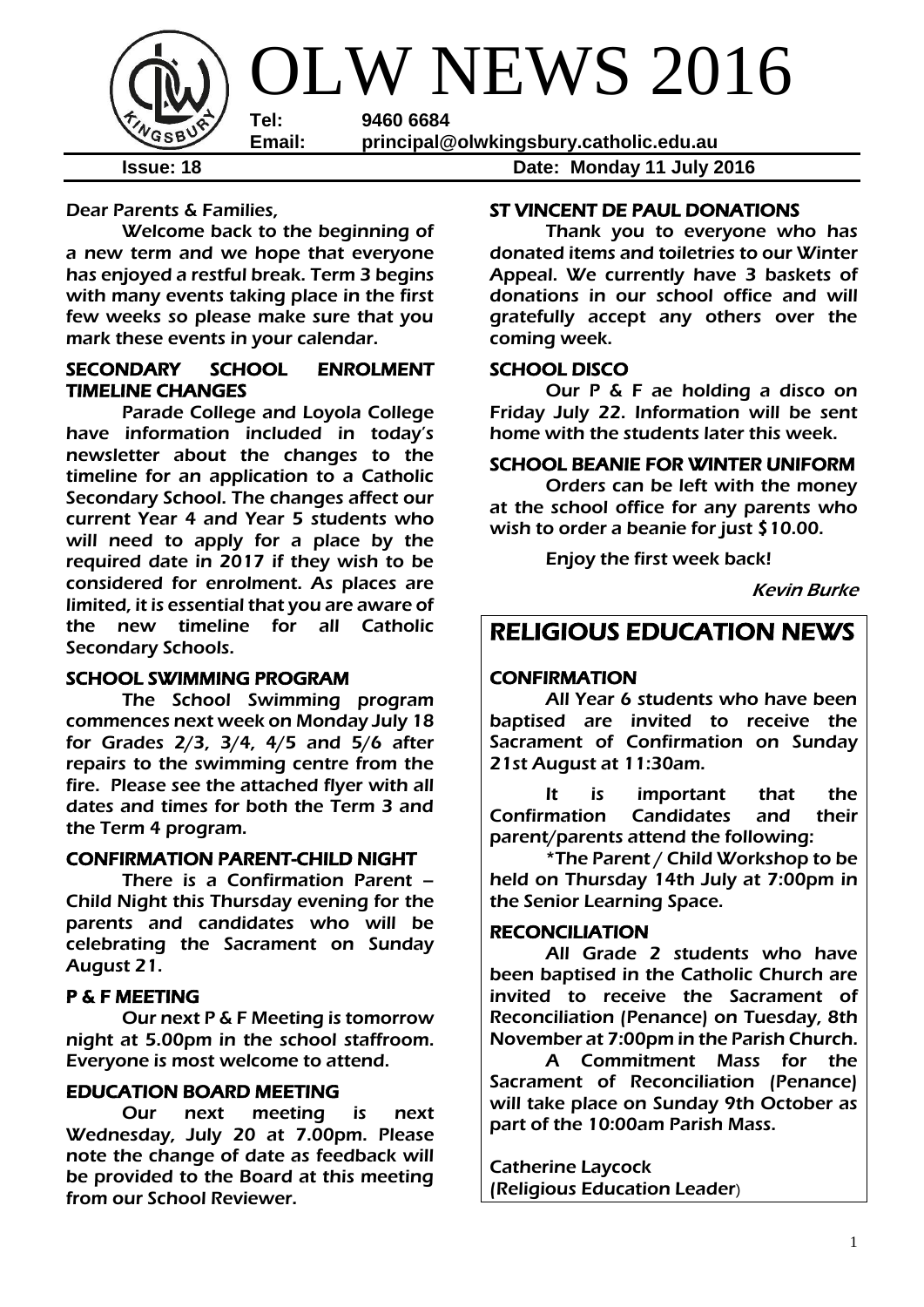#### STUDENT REPRESENTATIVE COUNCIL **NEWS**

The SRC (Student Representative Council) is organising a Toiletries Drive and putting together a toiletries pack. These packs will be given to the St Vincent de Paul for distribution to people living rough. When people are living rough, basic necessities like toothbrushes and soap are often expensive luxuries that can be hard to justify spending money on and as they are disposable, they don't last very long. So we are looking for donations of:

- toothbrush and toothpaste
- soap
- shampoo/conditioner (hotel samples are very handy)
- razor
- deodorant, etc

It is always a nice touch to include a note of goodwill if possible.

Please send your donations to school with your child. All donations will be gladly appreciated. More details to follow.

OLW SRC

#### PARADE COLLEGE CHANGES TO THE ENROLMENT PROCESS FOR CATHOLIC SECONDARY **SCHOOLS**

Changes to the timing of the enrolment process for Year 7 enrolments have recently occurred. These changes will affect enrolments for Year 7 2019 onwards (please see dates below).

Key enrolment dates for Year 7 2018 enrolments remain unchanged and are currently being accepted. For Year 7 2018 enrolments, offers will be made to families towards the end of April in the year prior to commencement.

For enrolments from 2019, offers will be made during October when your son is in Year 5.

#### KEY ENROLMENT DATES FOR YEAR 7 2019

Friday, 25 August 2018 – All applications close

Friday, 13 October 2018 – Offers of place to prospective students are posted Friday, 27 October 2018 – Final date for acceptance of offers made

Please contact Mrs Angela O'Connor, College Registrar on 9468 3304 or registrar@parade.vic.edu.au for further details or to obtain and enrolment pack.





# Friday July 22

### OLW SCHOOL CALENDAR

**JULY** 

| MON 11        | <b>TERM 3 COMMENCES</b>         |
|---------------|---------------------------------|
| <b>TUE 12</b> | <b>P&amp;F MEETING - 5.00PM</b> |
| THUR 14       | <b>CONFIRMATION PARENT-</b>     |
|               | <b>CHILD NIGHT</b>              |
| <b>MON 18</b> | <b>SWIMMING PROGRAM</b>         |
|               | <b>COMMENCES</b>                |
| <b>WED 20</b> | ED. BOARD MEETING               |
| THUR 14       | <b>CONFIRMATION PARENT-</b>     |
|               | <b>CHILD NIGHT 7.00PM</b>       |
| <b>FRI 22</b> | <b>PROPOSED SCHOOL DISCO</b>    |
| TUE 26        | <b>SPORTING SCHOOLS</b>         |
|               | <b>PROGRAM BEGINS</b>           |
| <b>FRI 29</b> | <b>PRINCIPAL'S MEETING</b>      |
|               |                                 |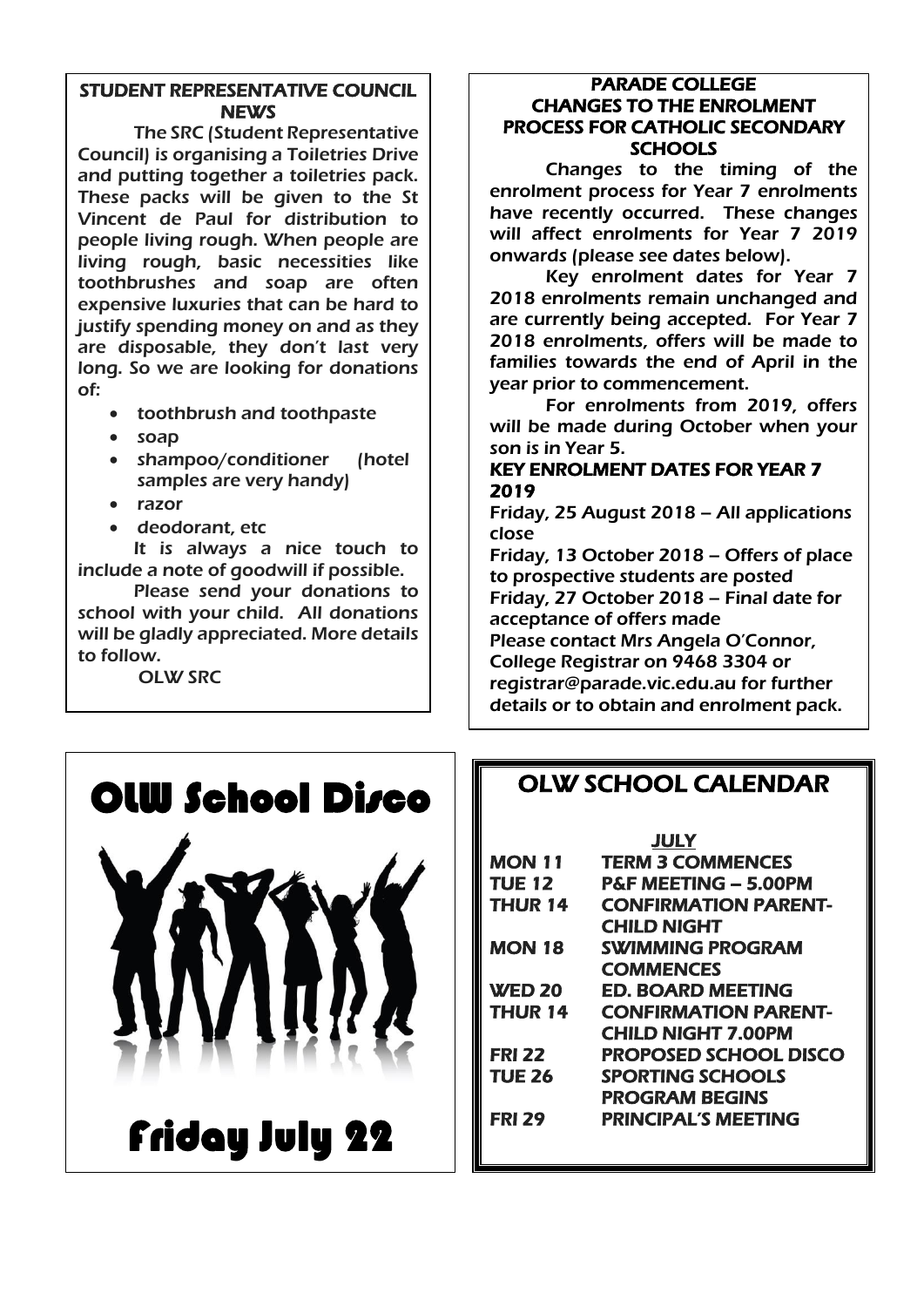**SWIMMING VENUE: YMCA LEISURE CITY, EPPING 41- 43 MILLER STREET, Ph: 9401 2222 NUMBER OF LESSONS: 8 lessons of 60 minutes duration**



**PLEASE MARK THESE SWIMMING DATES ON YOUR CALENDAR**

| <b>TERM THREE, 2016</b>                      |                                             |           |                         |  |                                          |                   |  |
|----------------------------------------------|---------------------------------------------|-----------|-------------------------|--|------------------------------------------|-------------------|--|
|                                              | YEARS 2/3, 3/4, 4/5, 5/6 SWIMMING TIMETABLE |           |                         |  |                                          |                   |  |
|                                              |                                             |           |                         |  |                                          |                   |  |
| <b>JULY</b>                                  | 18                                          | 25        |                         |  |                                          |                   |  |
| <b>August</b>                                |                                             | 1 8 15 22 |                         |  | 29                                       |                   |  |
| September 5                                  |                                             |           |                         |  |                                          |                   |  |
| YEAR 2/3 & YEAR 3/4 SWIMMING TIME:           |                                             |           |                         |  |                                          | 12.00pm - 1.00pm  |  |
| YEAR 4/5 & YEAR 5/6 SWIMMING TIME:           |                                             |           |                         |  |                                          | $1.00pm - 2.00pm$ |  |
| *<br>Please note:<br>different:              |                                             |           |                         |  | Only on September 5 - Swimming times are |                   |  |
| Yrs 2/3 & 3/4                                |                                             |           | Time: 12.45pm - 1.45 pm |  |                                          |                   |  |
| Yrs $4/5$ & $5/6$<br>Time: 1.45 pm - 2.45 pm |                                             |           |                         |  |                                          |                   |  |
|                                              |                                             |           |                         |  |                                          |                   |  |

| <b>TERM FOUR, 2016</b><br>PREP, YEAR 1/2 SWIMMING TIMETABLE     |        |                |          |    |     |  |  |  |
|-----------------------------------------------------------------|--------|----------------|----------|----|-----|--|--|--|
| <b>OCTOBER</b><br><b>NOVEMBER</b>                               | 4<br>8 | <b>7</b><br>15 | 11<br>22 | 18 | -25 |  |  |  |
| <b>PREP &amp; YEAR 1/2 SWIMMING TIME:</b><br>9.45 am - 10:45 am |        |                |          |    |     |  |  |  |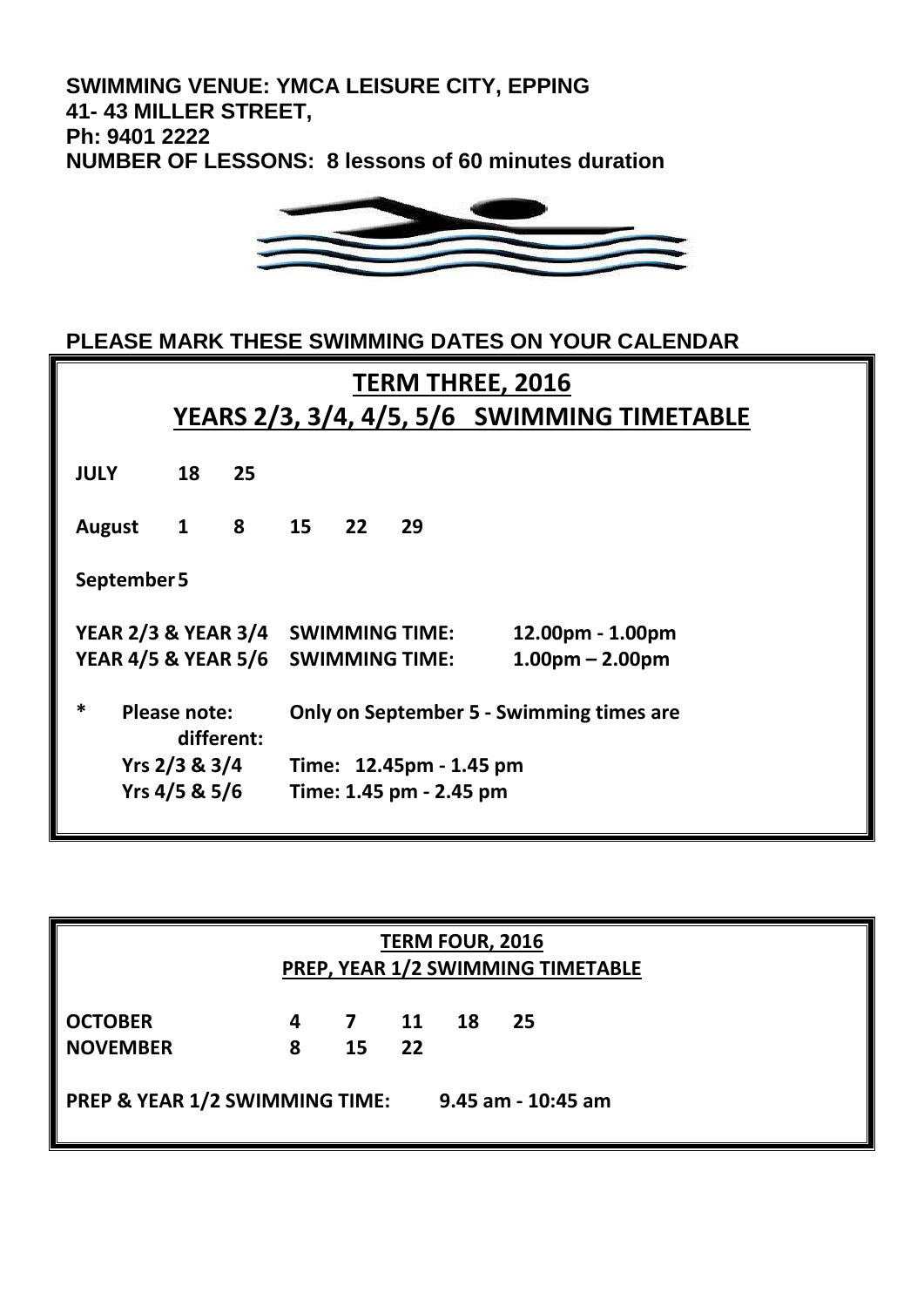

Loyola College

325 Grimshaw Street Watsonia, 3087 VIC. ABN 88 614 307 746

Phone: 03 9434 4466 Fax: 03 9432 2476

> $\mp$  $F_{\rm e}$

Monday 6 June 2016

Dear Parents and Guardians of Year 4 and 5 students,

I am writing to inform you of changes to Enrolment dates from 2017. Catholic Education Melbourne has decided to bring forward the timeline for the processing of Year 7 enrolments in Catholic schools in the Archdiocese of Melbourne so that offers are made to families when the child is in Year 5 and not Year 6 as is currently the practice.

To accommodate this change as we transition from the current practice there will be two enrolment application periods in 2017. The timelines are as follows:

For entry into Year 7 in 2018 (Current Year 5 students) Enrolment applications will close on 17 February 2017 Enrolment offers will be posted on 27 April 2017

For entry into Year 7 in 2019 (Current Year 4 students)

Enrolment applications will close on 25 August 2017 Enrolment offers will be posted on 13 October 2017 As per Loyola policy all families applying are interviewed as part of our enrolment process.

#### School tours 2016

The following are the remaining 2016 dates for school tours at Loyola. Bookings are essential and can be made by contacting our Community Liaison Officer Mrs Dianna Alonso on 9433 0228.

Monday 25 July Monday 29 August Monday 10 October Monday 7 November

Open Day 2016 will be held on Sunday 11 September from 1.00 - 4.00pm. No bookings required. If you are interested in applying for your child to attend Loyola you are encouraged to visit the College, request an information package and lodge your application as soon as you have made your decision. Enrolment applications forms can also be found online on the College website www.loyola.vic.edu.au. I look forward to welcoming you to our Loyola community in the near future.

Yours sincerely,

Joseph Favrin Principal

www.loyola.vic.edu.au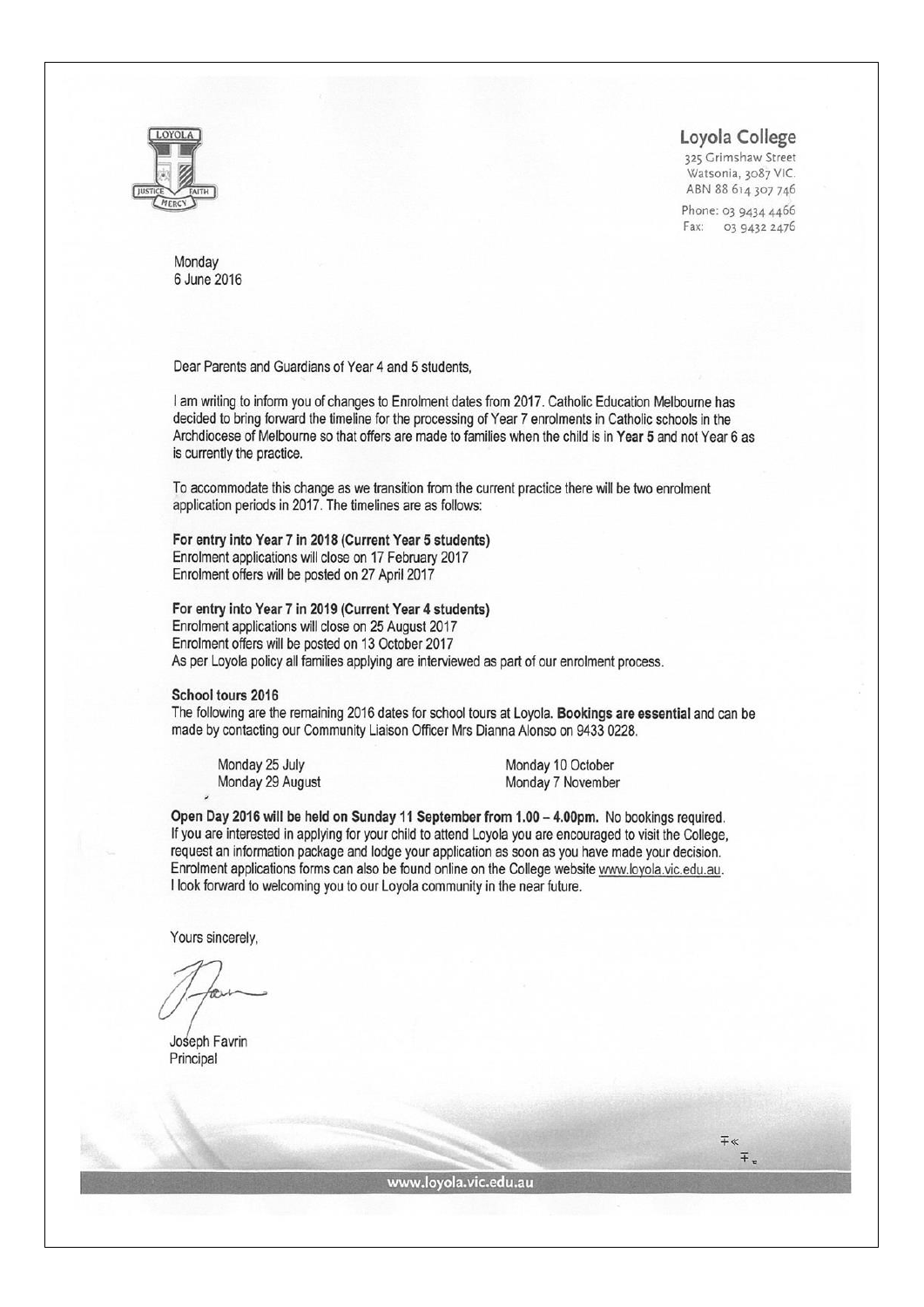

## **Our Lady of the Way Primary School**

Green Avenue, Kingsbury P.O. Box 159 KINGSBURY, Vic 3083

Tel: 9460 6684 Fax: 9460 7831

Email: principal@olwkingsbury.catholic.edu.au

#### Our Lady of the Way Sporting Schools Program

July 11, 2016

Dear Parents,

The Extra Curricular Sporting Schools Program for Term 3 will commence 26th July, 2016.

The program will operate for 7 weeks on each TUESDAY during Term 3, beginning on TUESDAY 26<sup>th</sup>JULY, 2016 and run until TUESDAY 6<sup>th</sup> SEPTEMBER. 2016. The program will commence directly after school, the same as the AASC program did. Each session will finish at 4.45pm. Fruit will be provided, but the students will need to have their own water bottle.

This Term's sport will be **SOCCER**. Places are strictly limited, so if you would like your child to be considered for the program please complete the Permission / Medical Form and return it to the school office by THURSDAY JULY 21st. 2016. Places will offered based on the return of the form, and you will be notified in writing by Ms Pullen if you have been successful in gaining a place on Friday. July 22nd. 2016.

Students can wear their regular school uniform, and may bring a change of runners to wear. If the weather is too cold or wet, then a modified program will take place in the school hall.

The Sporting Schools program is open to all students of all levels for the rest of the year including the Preps.

Yours sincerely,

**Kathy Pullen**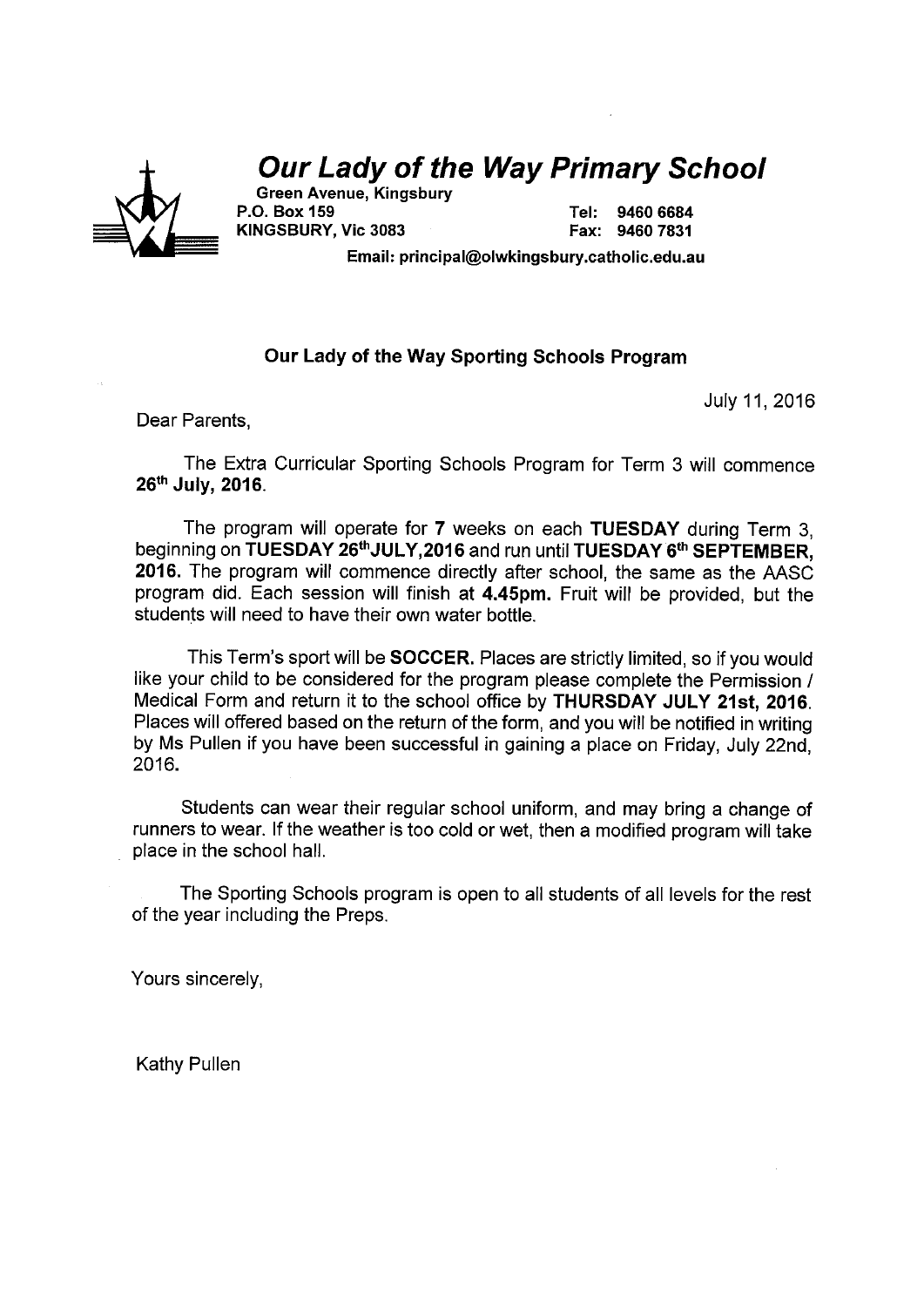Sporting Schools 2016 Permission and Medical Form.<br>This information is intended to assist the school in case of any medical emergency with your child. All information is held in confidence.

| Please tick if your child suffers from any of the following:<br>Diabetes $\Box$ Blackouts $\Box$ Fits of any type<br>O<br>Dizzy spells $\Box$ Migraine $\Box$ Heart condition<br>$\Box$<br>Travel sickness $\qquad \qquad \Box$ Asthma<br>$\Box$<br>Q.<br>Allergies to:                                                                                                                                                                                                                                                                                                              |                                                                                                                                                                                                                                                                                                                                                                                                |  |  |
|--------------------------------------------------------------------------------------------------------------------------------------------------------------------------------------------------------------------------------------------------------------------------------------------------------------------------------------------------------------------------------------------------------------------------------------------------------------------------------------------------------------------------------------------------------------------------------------|------------------------------------------------------------------------------------------------------------------------------------------------------------------------------------------------------------------------------------------------------------------------------------------------------------------------------------------------------------------------------------------------|--|--|
|                                                                                                                                                                                                                                                                                                                                                                                                                                                                                                                                                                                      |                                                                                                                                                                                                                                                                                                                                                                                                |  |  |
|                                                                                                                                                                                                                                                                                                                                                                                                                                                                                                                                                                                      |                                                                                                                                                                                                                                                                                                                                                                                                |  |  |
|                                                                                                                                                                                                                                                                                                                                                                                                                                                                                                                                                                                      |                                                                                                                                                                                                                                                                                                                                                                                                |  |  |
| <b>Tablets and medicines</b><br>Is your child presently taking tablets and/or medicine? YES/NO<br>If YES, please state name of medication, dosage, etc.<br>All medication must be handed to the teacher in charge prior to leaving. All containers must be labelled<br>with your child's name, the dosage to be taken and when it should be taken. If it is necessary or<br>appropriate for your child to carry their own medication (for example asthma puffers and insulin for<br>diabetes) it must be with the knowledge and approval of both the teacher in charge and yourself. |                                                                                                                                                                                                                                                                                                                                                                                                |  |  |
| to participate in this activity.                                                                                                                                                                                                                                                                                                                                                                                                                                                                                                                                                     |                                                                                                                                                                                                                                                                                                                                                                                                |  |  |
| behalf such medical assistance as he/she may reasonably require. I accept all operative, blood transfusion<br>and/or anaesthetic risks involved and the responsibility for payment of all expenses incurred.                                                                                                                                                                                                                                                                                                                                                                         |                                                                                                                                                                                                                                                                                                                                                                                                |  |  |
| Name:<br><u> 1980 - John Barn Barn, mars ar breith</u>                                                                                                                                                                                                                                                                                                                                                                                                                                                                                                                               | Name:                                                                                                                                                                                                                                                                                                                                                                                          |  |  |
|                                                                                                                                                                                                                                                                                                                                                                                                                                                                                                                                                                                      | Signature: $\frac{1}{\sqrt{1-\frac{1}{2}}}\left\{ \frac{1}{2} + \frac{1}{2} + \frac{1}{2} + \frac{1}{2} + \frac{1}{2} + \frac{1}{2} + \frac{1}{2} + \frac{1}{2} + \frac{1}{2} + \frac{1}{2} + \frac{1}{2} + \frac{1}{2} + \frac{1}{2} + \frac{1}{2} + \frac{1}{2} + \frac{1}{2} + \frac{1}{2} + \frac{1}{2} + \frac{1}{2} + \frac{1}{2} + \frac{1}{2} + \frac{1}{2} + \frac{1}{2} + \frac{1}{$ |  |  |
| Date:                                                                                                                                                                                                                                                                                                                                                                                                                                                                                                                                                                                | Date:                                                                                                                                                                                                                                                                                                                                                                                          |  |  |

 $\sim$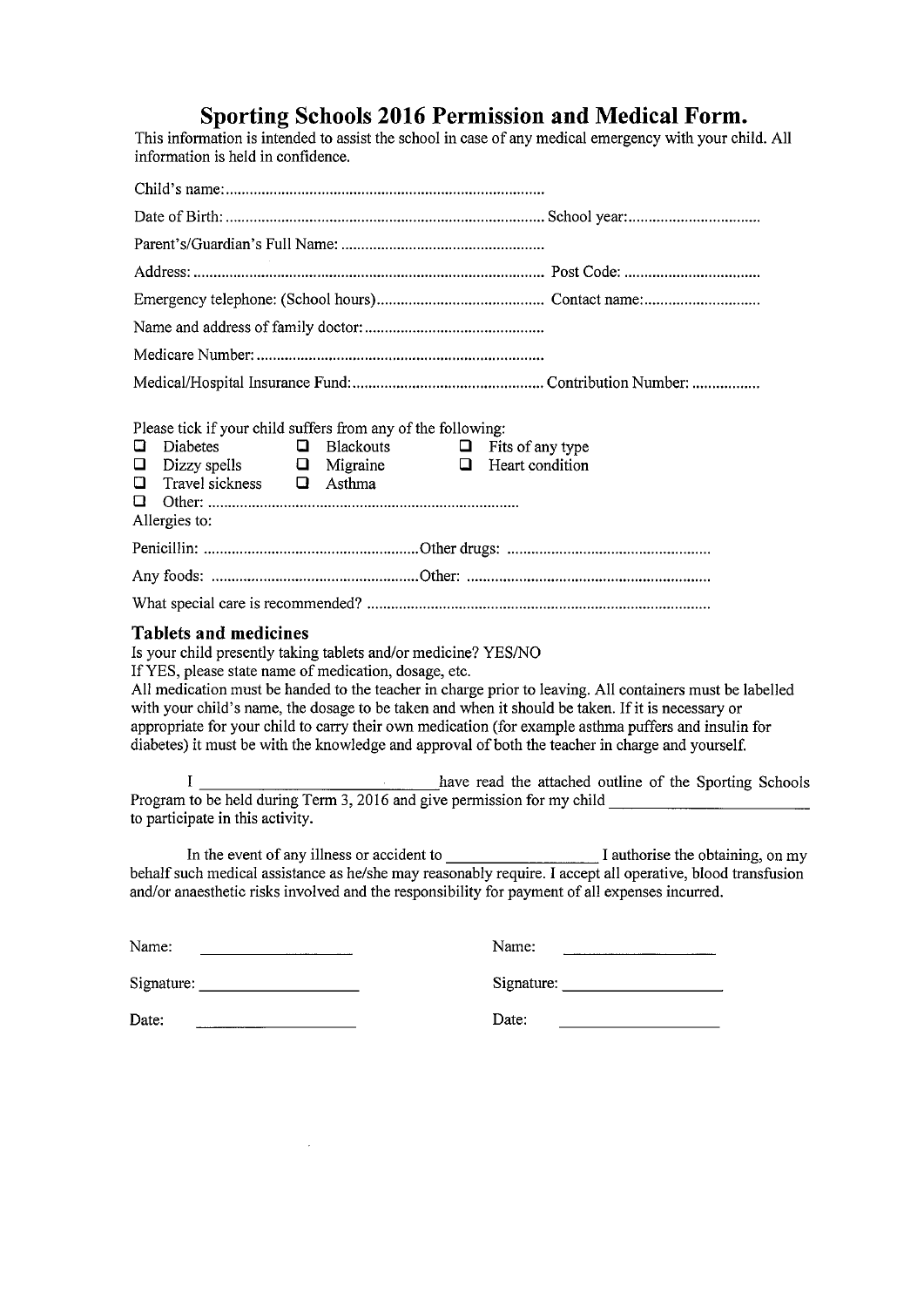### *Parish of Our Lady of the Way Kingsbury*

*Presbytery: 13 Green Ave, Kingsbury, 3083*



*Parish Priest: Fr Terry Bergin Tel: 9462 1221 School Tel: 9460 6684 Email: terrybergin1@bigpond.com* **Parish Website:** OLW Kingsbury Mass Timetable Saturday – Vigil Mass: Sunday: Weekdays: Sacrament of Reconciliation: Rosary Monday to Saturday: Divine Mercy Chaplet Exposition of the Blessed Sacrament: 6.00PM 8.00AM and 10.00AM 10.00AM Saturday from 5.15 to 5.45PM 9.30AM After Mass Daily Friday from 9.00 to 9.30AM *Baptisms and Marriages by appointment: Please ring 9462 1221*

*Entrance Antiphon:* As for me, in justice I shall behold your face; I shall be filled with the vision of your glory.

*Communion Antiphon:* The sparrow finds a home, and the swallow a nest for her young: by your altars, O Lord of hosts, my King and my God. Blessed are they who dwell in your house, for ever singing your praise.

#### *Readers for Sunday Mass*

| 10 <sup>th</sup> | Jul | 6pm E Almeida            | 8am B Bowlen  | 10am M Jones |
|------------------|-----|--------------------------|---------------|--------------|
|                  |     | $17th$ Jul 6pm E Gleeson | 8am K McGrath | 10am I Lowe  |

*Extraordinary Ministers of Holy Communion*

| $10th$ Jul | 6pm L Gangi  | 10am J Aroquianadin |
|------------|--------------|---------------------|
| $17th$ Jul | 6pm K Zanini | 10am D Grant        |

#### *OLW Church Cleaning Roster*

16th Jul J McGoon, T McGree, DM Loriega, D I Corsa Me 30th Jul Professional Cleaners

#### *OLW Sacristy Linen Laundering Roster*

| $10^{th}$ Jul<br>$17th$ Jul | Amelia Marii<br>Kath Zanini                        |                       |
|-----------------------------|----------------------------------------------------|-----------------------|
| $06th$ Jul                  | <b>Church Account</b><br><b>Presbytery Account</b> | \$1029.00<br>\$670.00 |

 $09<sup>th</sup>$  Jul - 6pm Mass is offered for Gloria Cedro ( $5<sup>th</sup>$  anniversary) and Rocco Cedro.  $10<sup>th</sup>$  Jul - 8am Mass is offered for Joseph Nguyen on his  $3<sup>rd</sup>$  anniversary – My Nguyen's father.

*St. Vincent De Paul Collection:* A collection will be held this weekend, July 9<sup>th</sup> and 10<sup>th</sup>, after all masses. Our volunteers have suggested a donation of money is preferable to food etc. Please keep this in mind when deciding how we are to help them in their very important work.